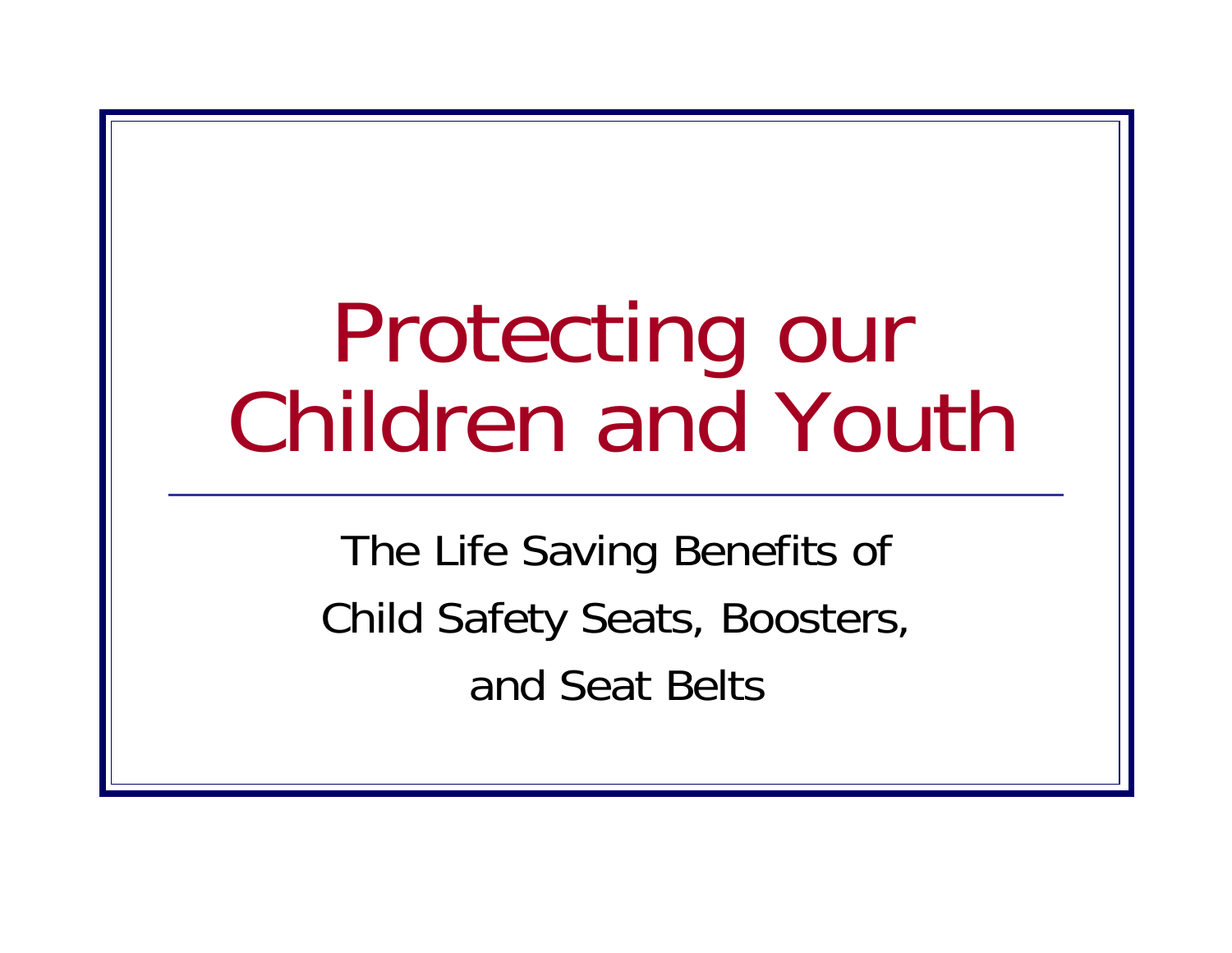### The Problem

- Motor vehicle crashes are the leading cause of death among children ages 3 and over.
- ■ Nationally, over half of the children who died in crashes were unrestrained.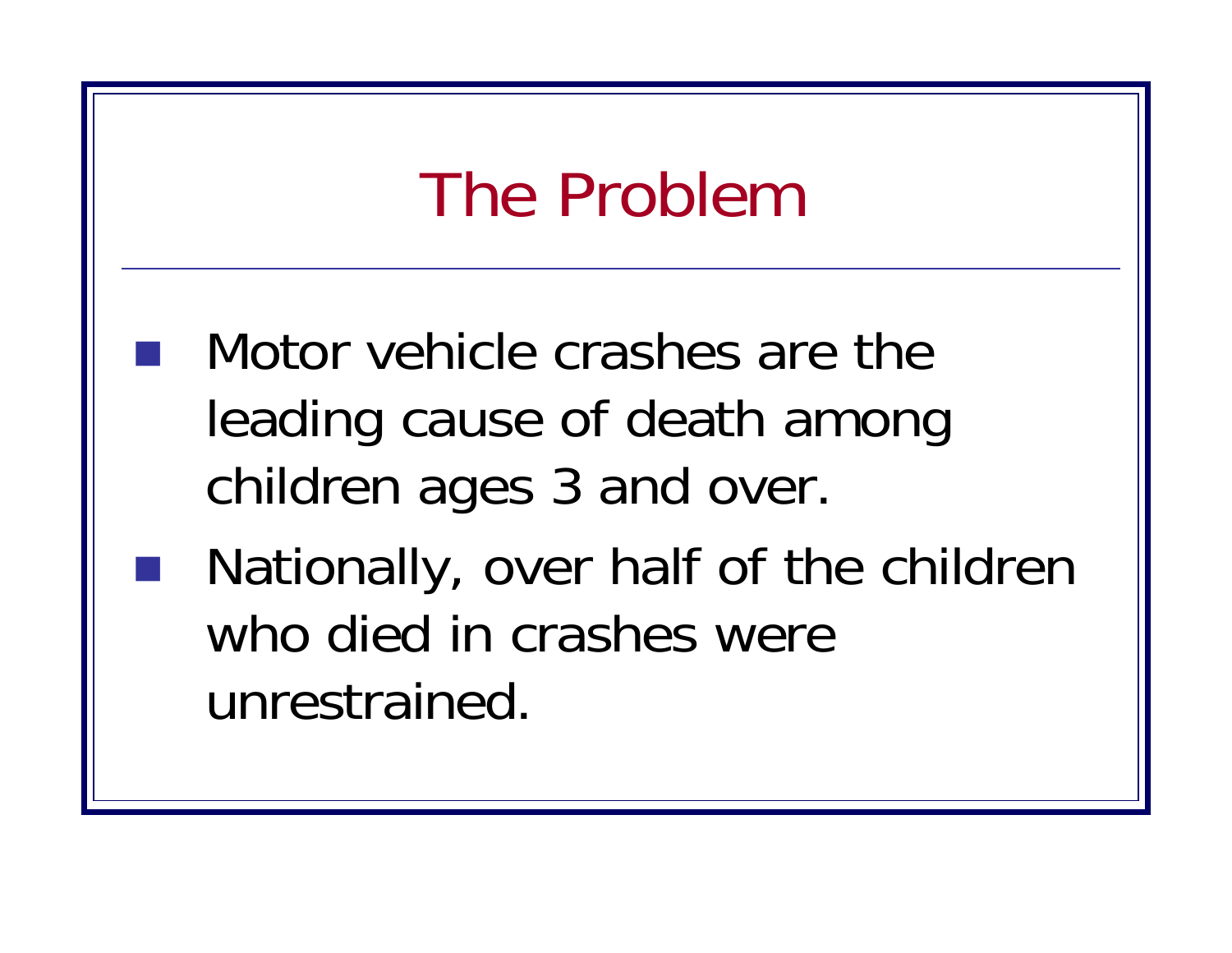

**Leading causes of Accidental Child Deaths:**

- **1. Motor Vehicle Crashes (48.8 percent);**
- **2. Drowning (16.7 percent)**
- 

**3. Asphyxia (11.9 percent)** *Source: 2008 Texas Child Fatality Review Team Annual Report*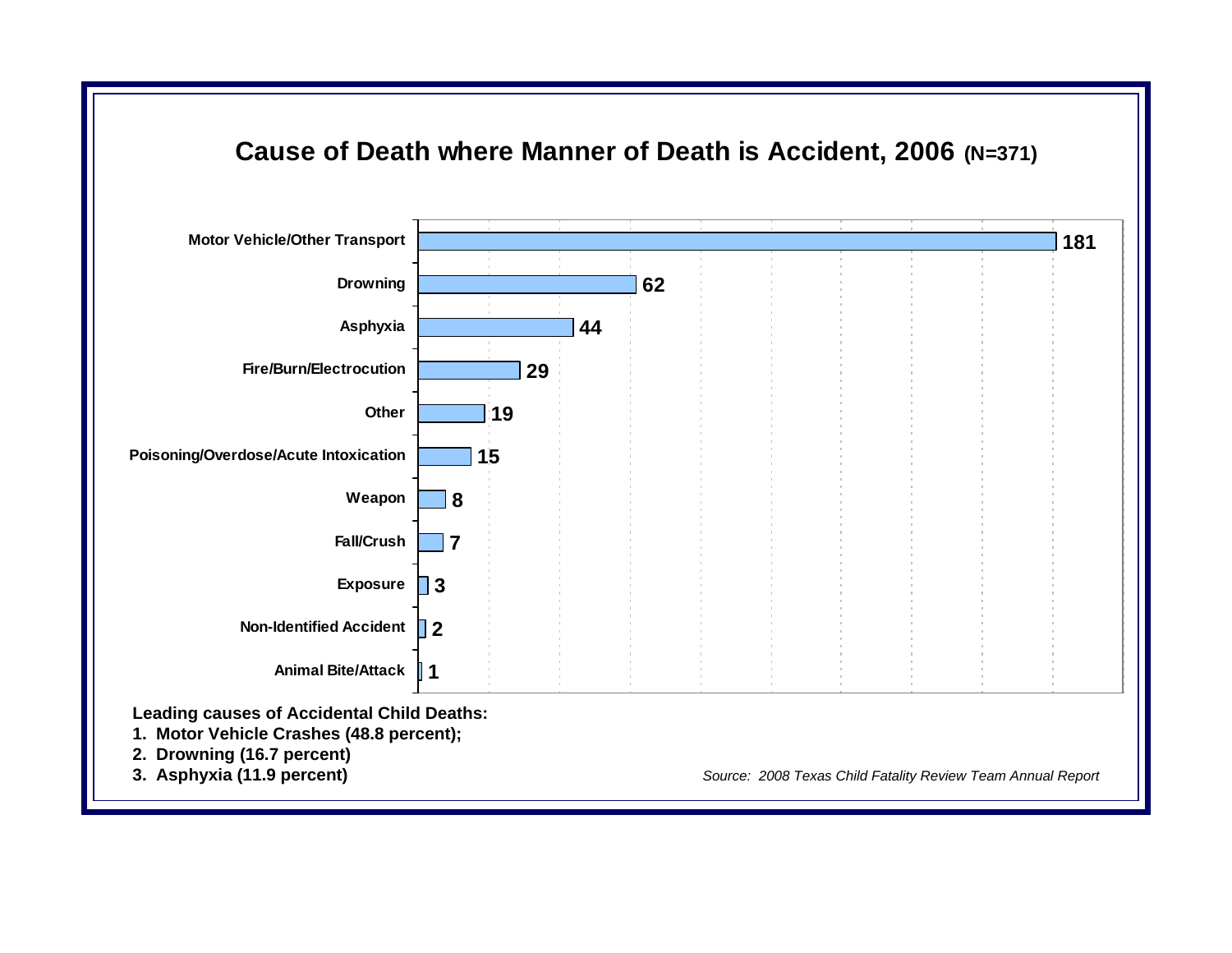#### **Causes Listed for Motor Vehicle Crash, 2006**



*Source: 2008 Texas Child Fatality Review Team Annual Report*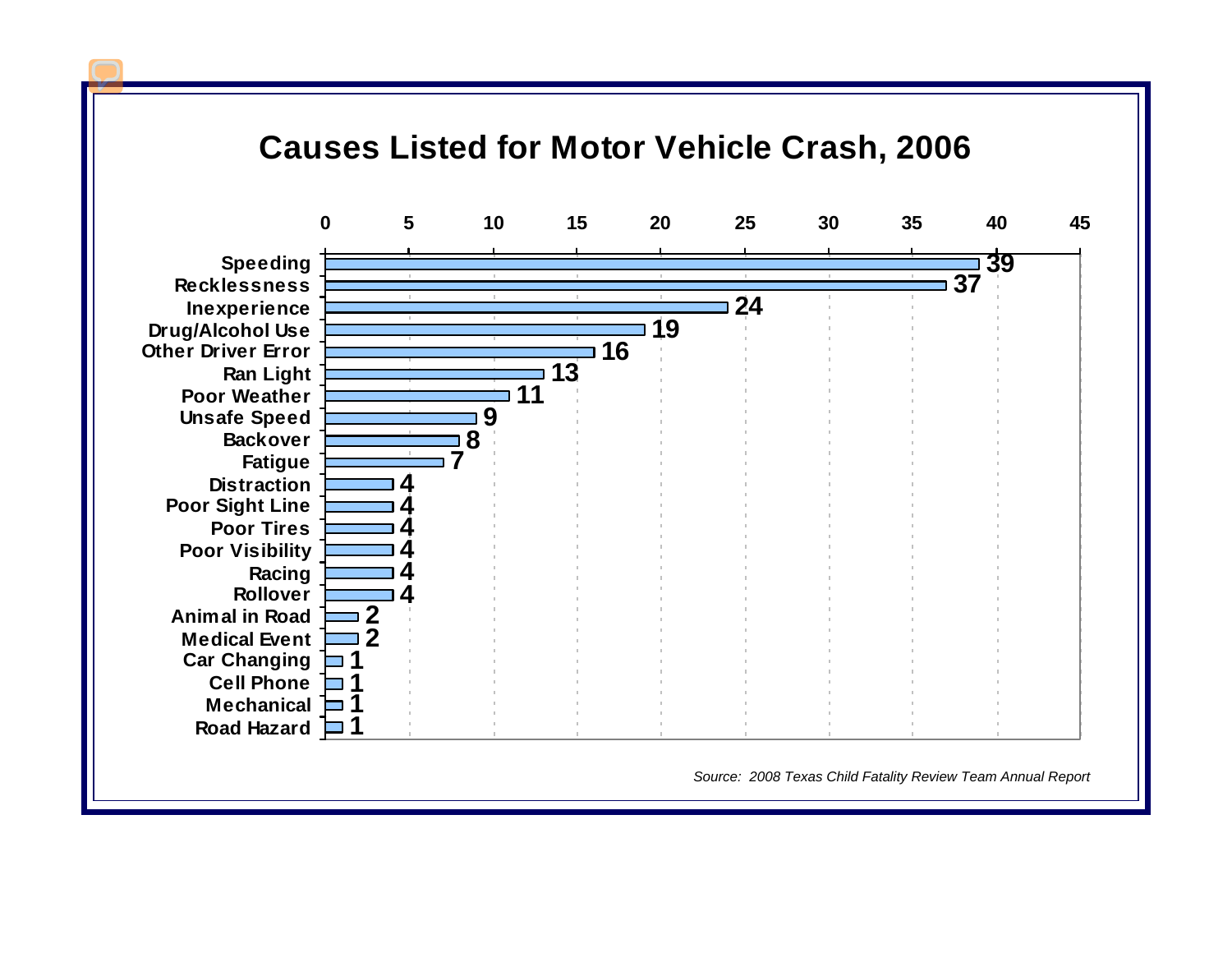#### The Problem

### Misuse rates for Child Restraints are high and vary from 73% to over 90%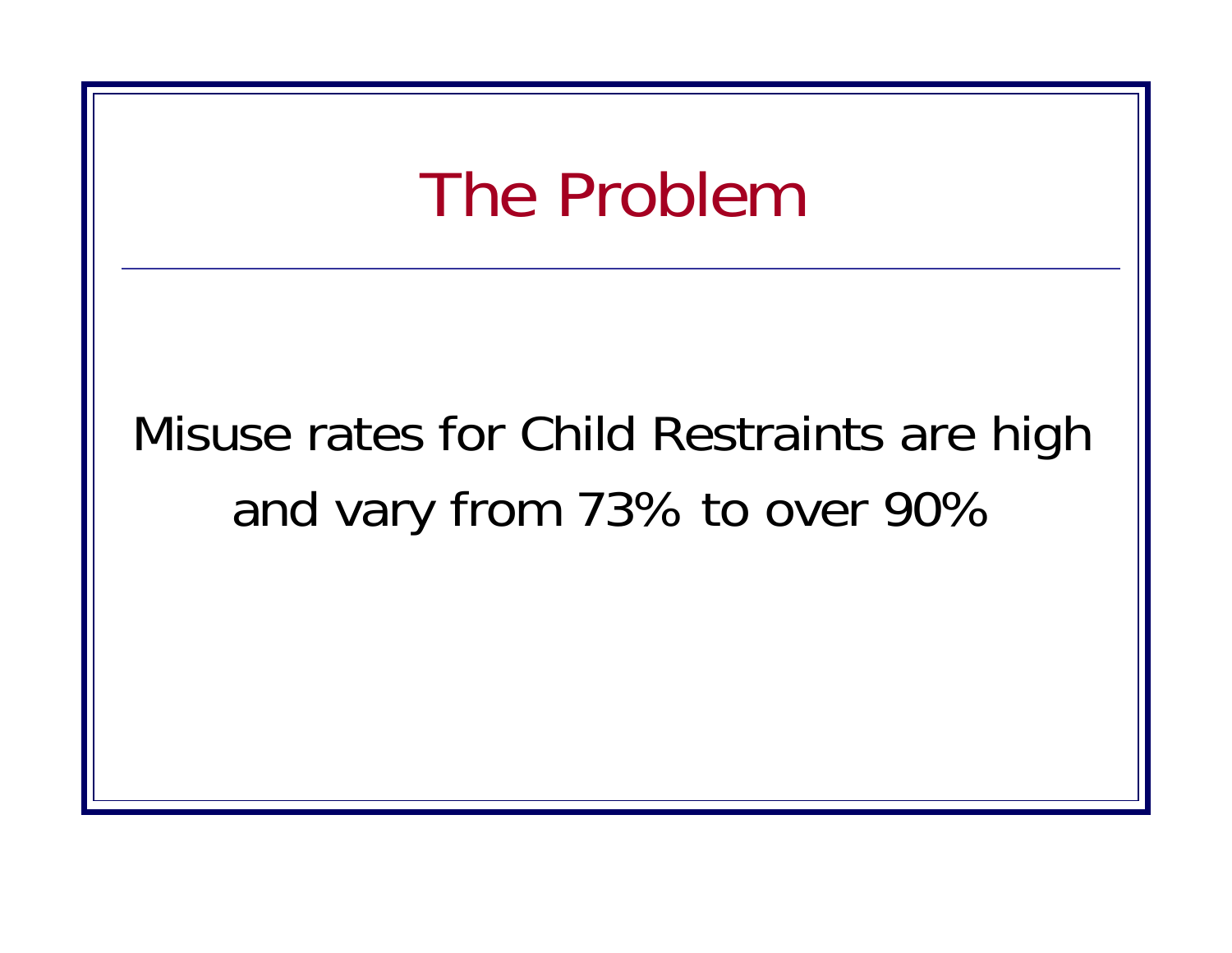### Texas Law - Children

Effective September 1st, 2009, all children under age 8, UNLESS taller than 4'9", need to be in a child safety seat system (including boosters), *according to the manufacturer's instructions*.

#### **Use Best Practices!**

Citations for the new law will be issued June 1, 2010 – Citations for unrestrained children who are younger than 5 years old and less than 36" tall may be issued *prior* to June 1, 2010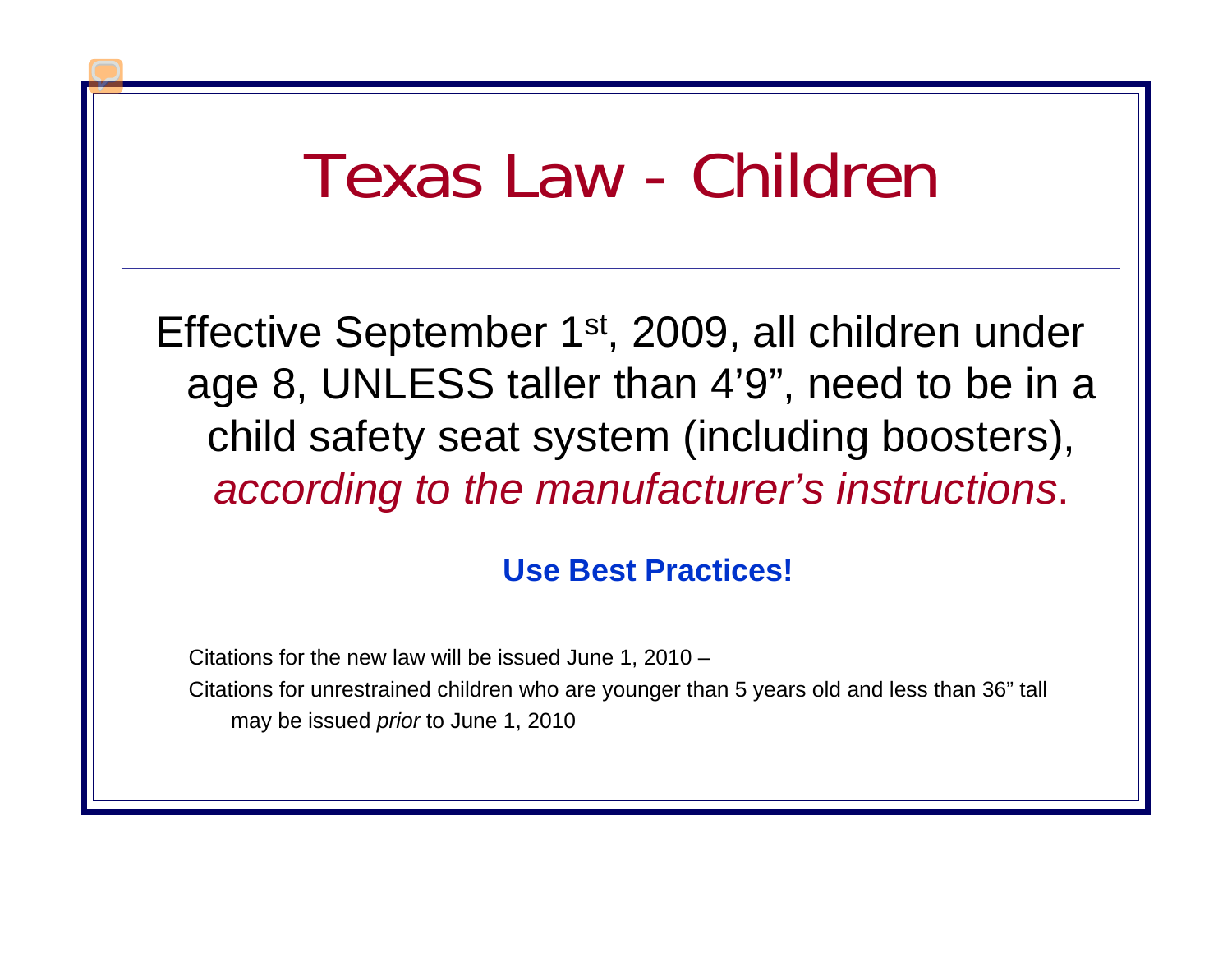### Texas Law - Adults

# Seat Belt on Everyone in the vehicle Everywhere in the vehicle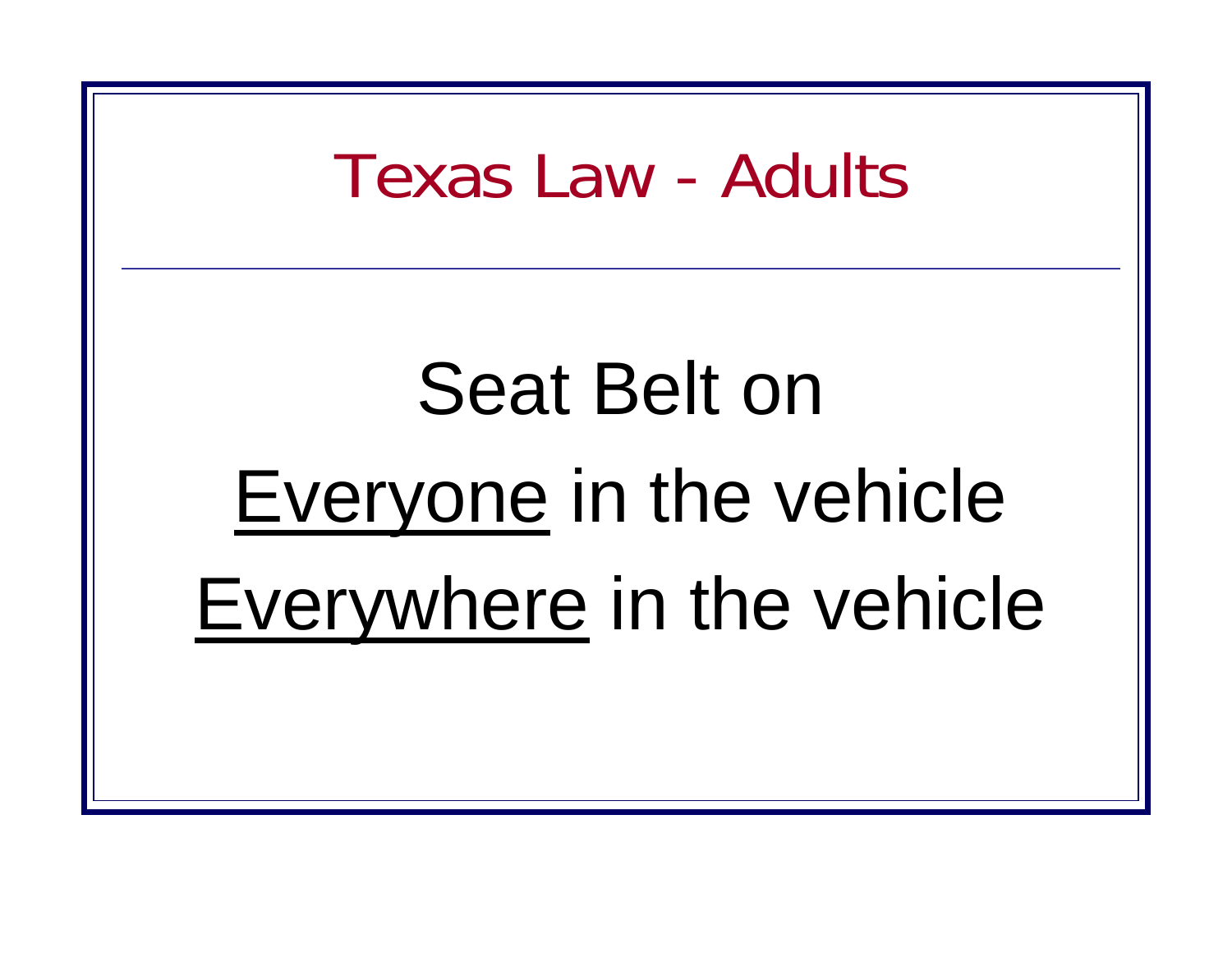| When we travel in a car, we are     |  |
|-------------------------------------|--|
| moving at the same speed as the car |  |

In a crash, the car is stopped by:

by: • Another vehicle **•** A tree In a crash, **properly restrained**  occupants will be stopped by:

- Seat belt
- Harnesses of a Child Safety Seat

In a crash, **unrestrained**  occupants will be stopped

• Another object

- <u>ra</u> Windshield
- **Hard surface in the vehicle**
- $\mathcal{L}^{\text{max}}$ Another person
- <u>ra</u> Pavement (if ejected)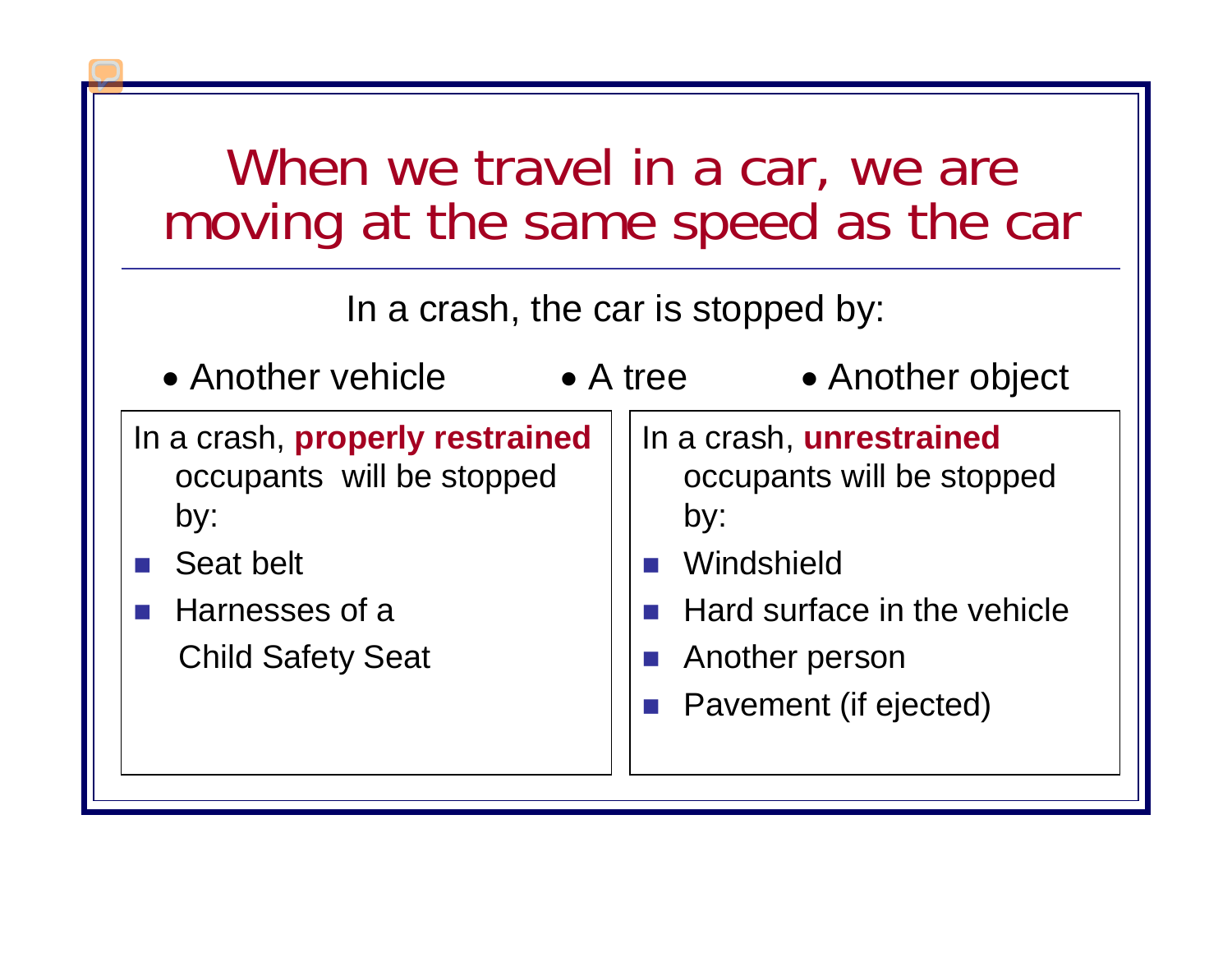#### There Are Three Collisions When A Crash Occurs

- 1. The vehicle collision
- 2. The human collision
- 3. The internal organs collision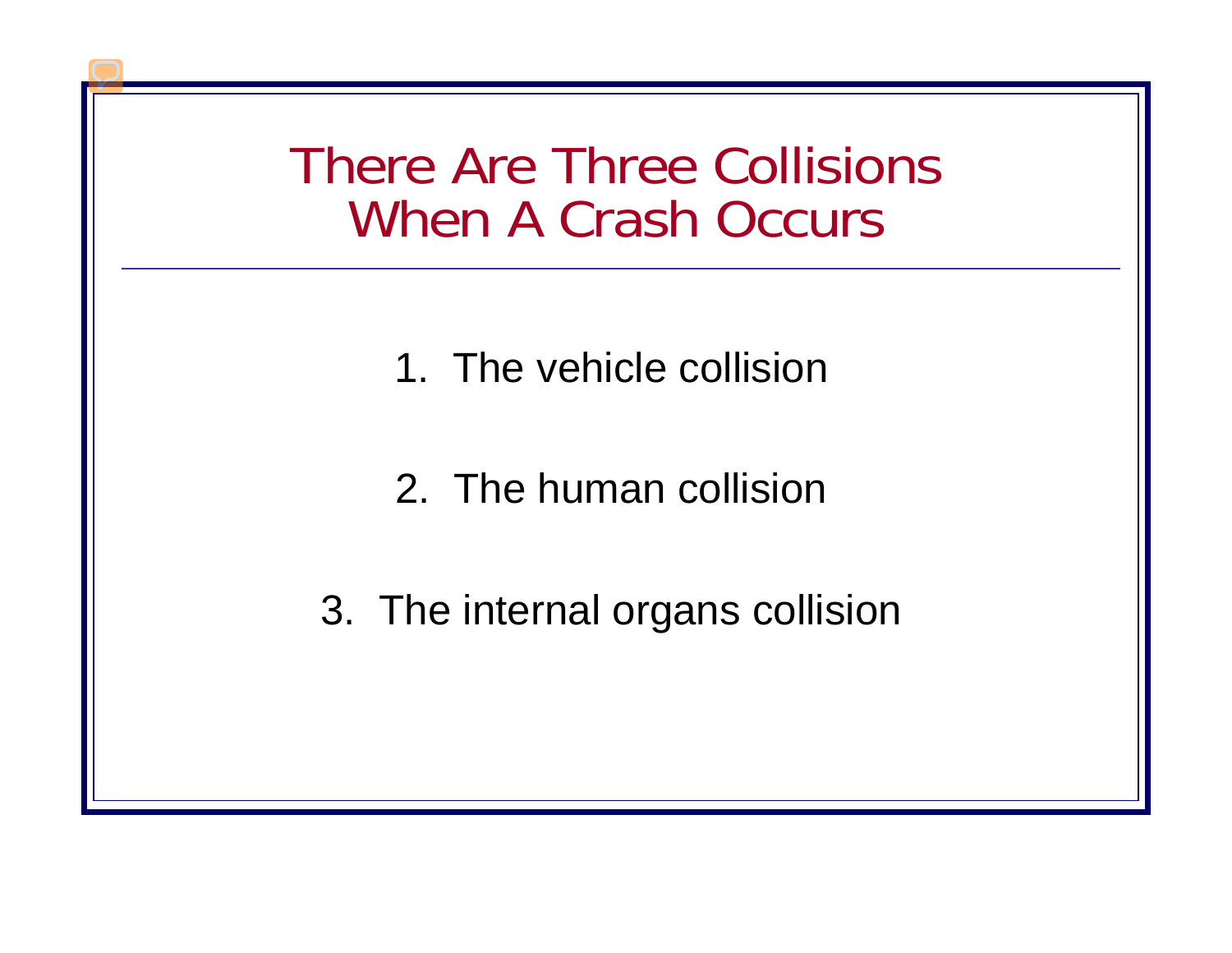#### How Seat Belts, Air Bags, and Child Restraints Protect

- 1. They prevent people from being thrown from the vehicle
- 2. Prevent people from hitting the hard interior surfaces of the vehicle and colliding with other people
- 3. Spread crash forces over a wide area of the body, putting less stress on any one part
- 4. Help the body slow down, minimizing internal organs collision
- 5. Protect the brain and spinal cord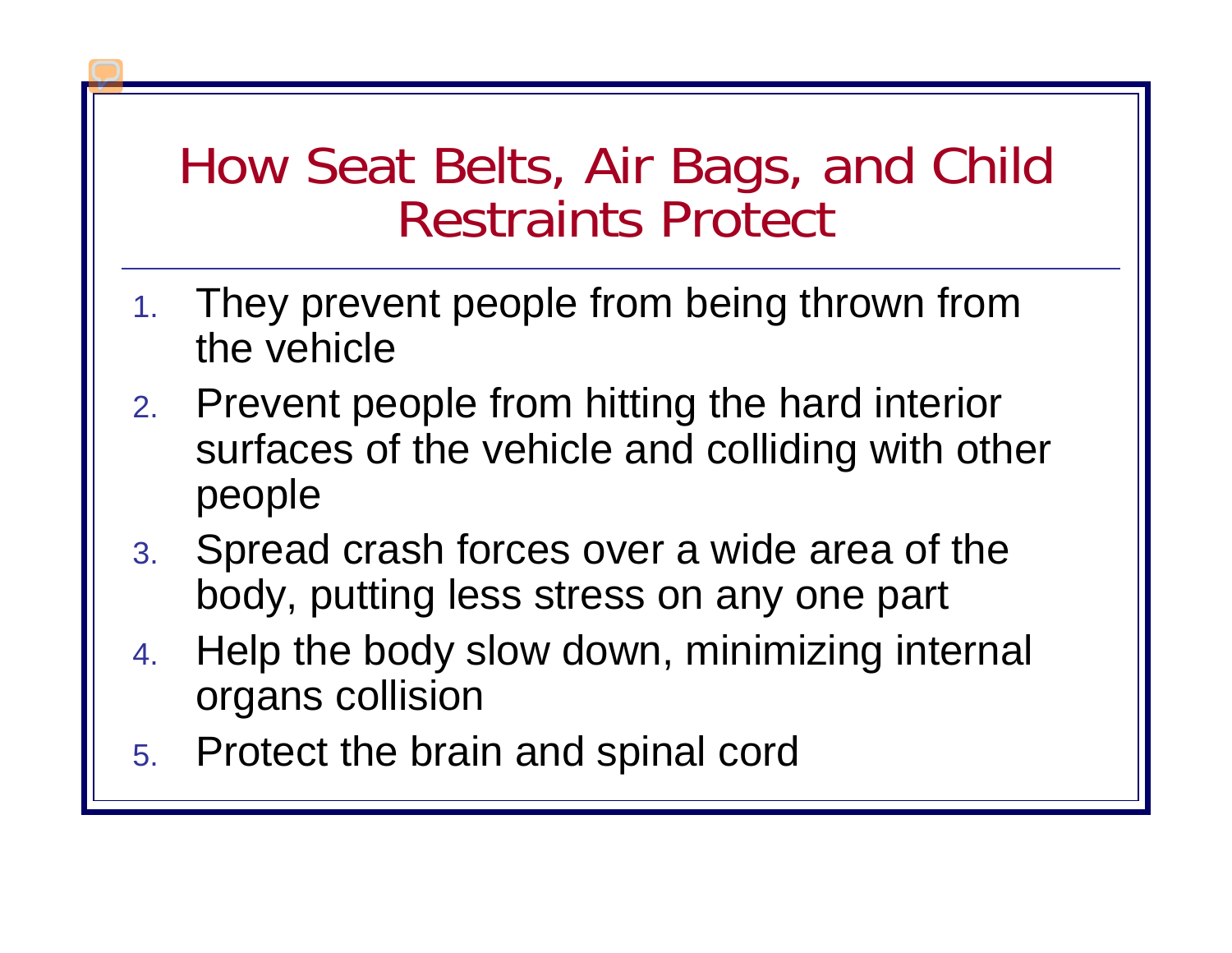### Premature Use of Seat Belts

- If used too soon or incorrectly, a seat belt can cause harm to a child –
- If the seat belt is too loose, the child can slide out or out of position
- Shoulder belt under child's arm applies forces to rib cage & can cause serious injuries
- Shoulder belt behind child's back no upper body protection
- 2 Children in one belt they will collide with each other
- Lap Belt too high, spinal and stomach injuries can occur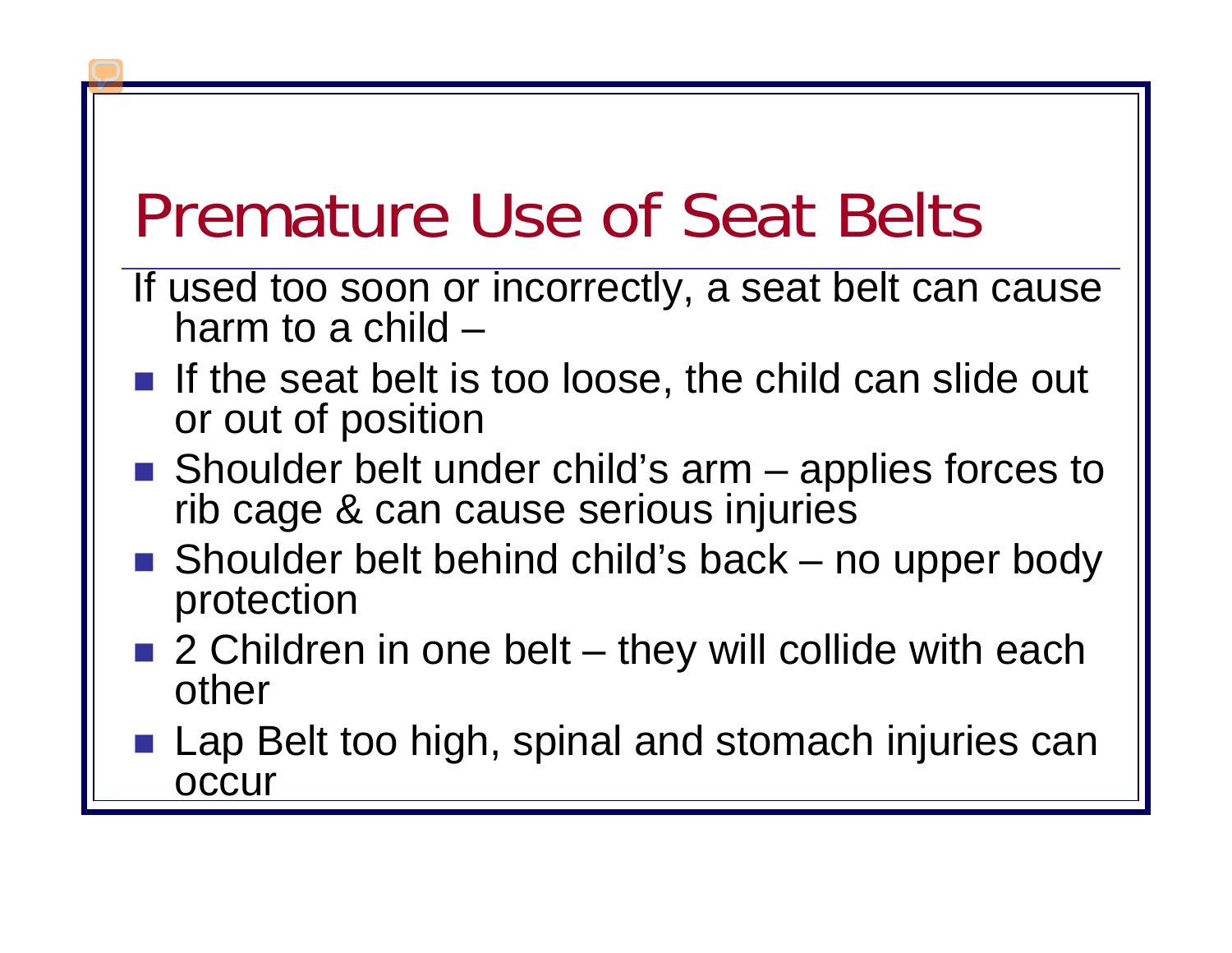#### **Correct vs. Incorrect Restraint of a** 6-year-old Child in a Motor Vehicle Crash



#### **Key Safety Message**

Children who weigh 40 to 80 pounds should be properly restrained in a belt-positioning booster seat.

Correct Restraint-This simulation (below) shows how a 6-year-old child properly restrained in a belt-positioning booster seat barely moves during a 35 m.p.h. crash.











Incorrect Restraint-The same child, improperly restrained in an adult seat belt with the shoulder belt behind the back\*, is thrown forward dramatically in the same crash. The inappropriate fit of the seat belt and lack of upper body restraint puts the child at risk for severe head, spinal, abdominal and brain injury.











\* Placing the shoulder belt behind the back is a common and dangerous mistake children make when the shoulder belt doesn't fit properly.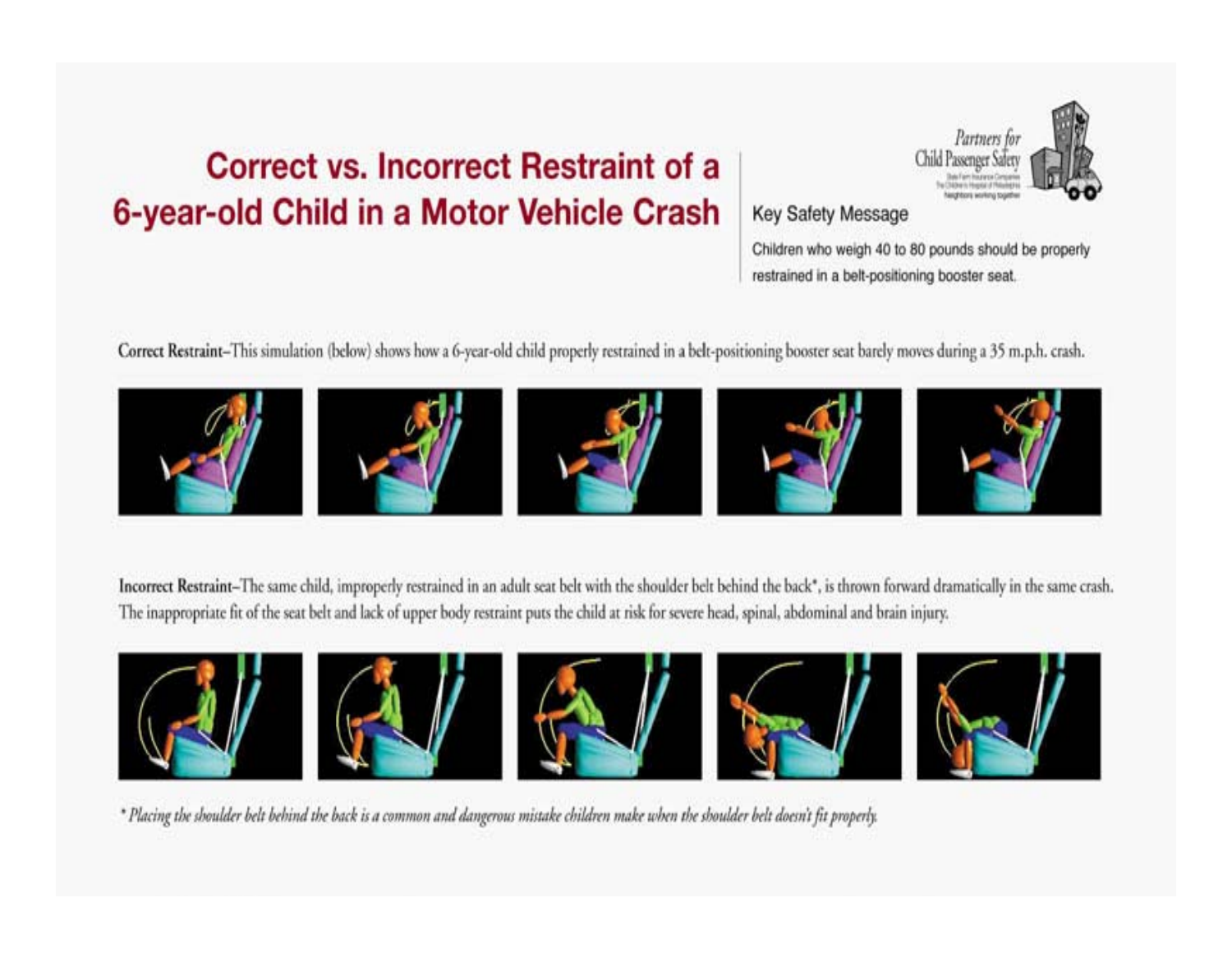#### Common Misconceptions about Seat Belt Use

"It is better to be thrown out of a car. I don't want to be trapped in my belt if the car catches fire or is in water."

- **You are four times more likely to be killed if you are thrown from a vehicle.**
- **Being buckled up during a crash makes it more likely that you will be conscious, uninjured, and able to escape.**
- **Less than one-half of one percent of all crashes involve fire or water.**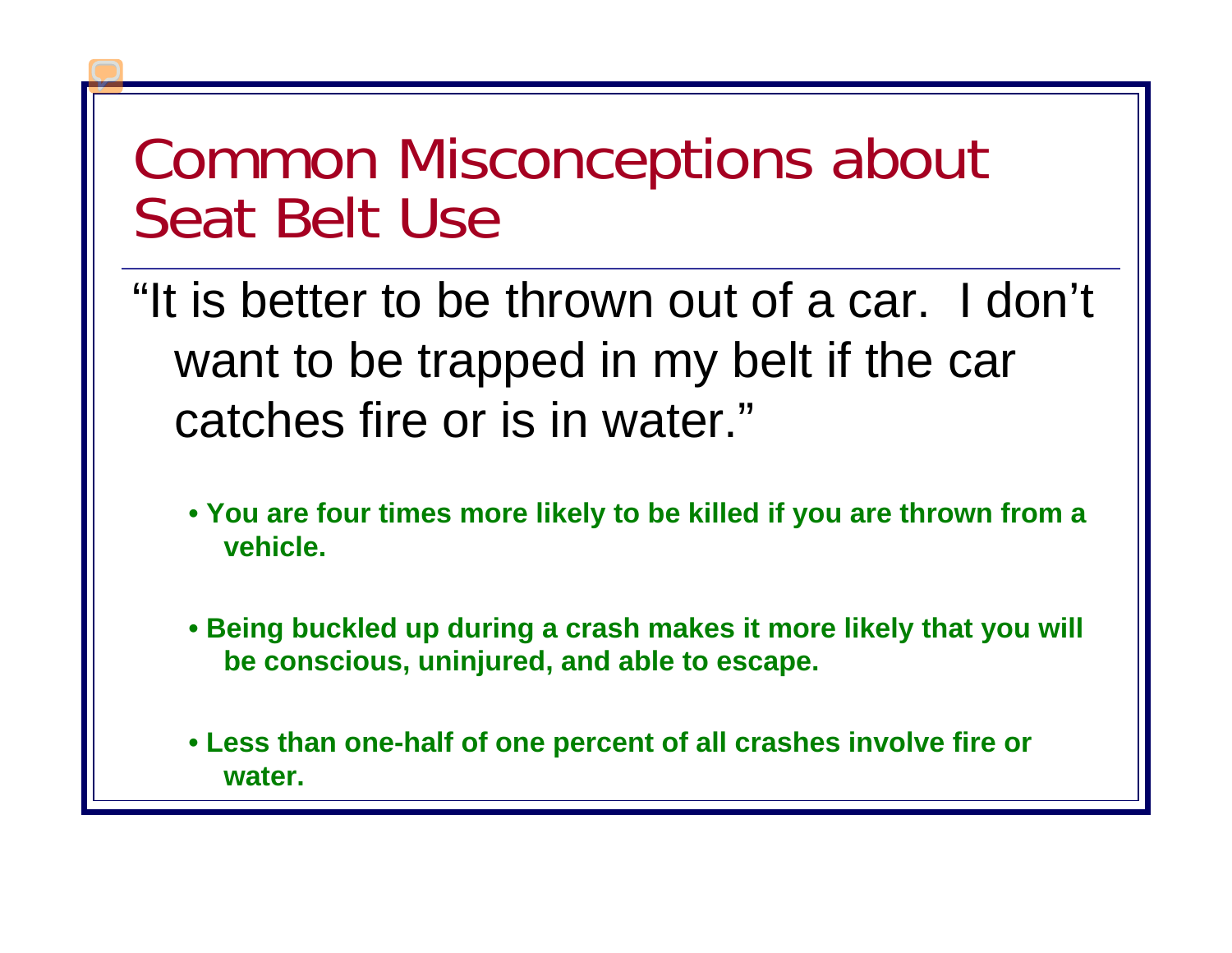#### Common Misconceptions about Seat Belt Use

"I won't get into a crash because I'm a good driver."

**• You can never predict or control what other drivers might do, or how the weather might change the safety of a roadway.**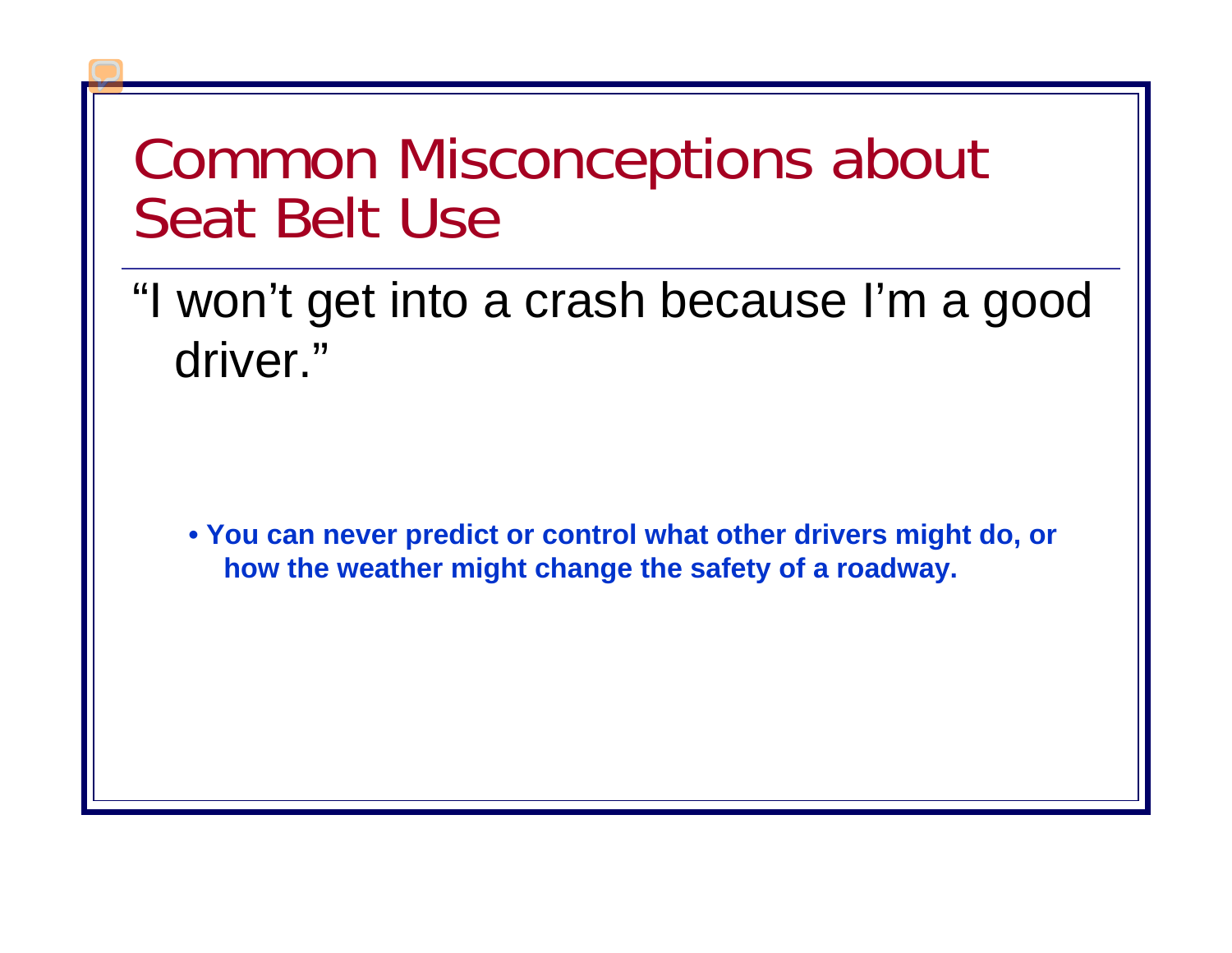#### Common Misconceptions about Seat Belt Use

"We only need to be buckled up when driving on the highway."

**• Most crashes happen close to home. Local roads and streets are more hazardous than highways because traffic is usually going two ways, there are many intersections, and there are likely to be more distractions.**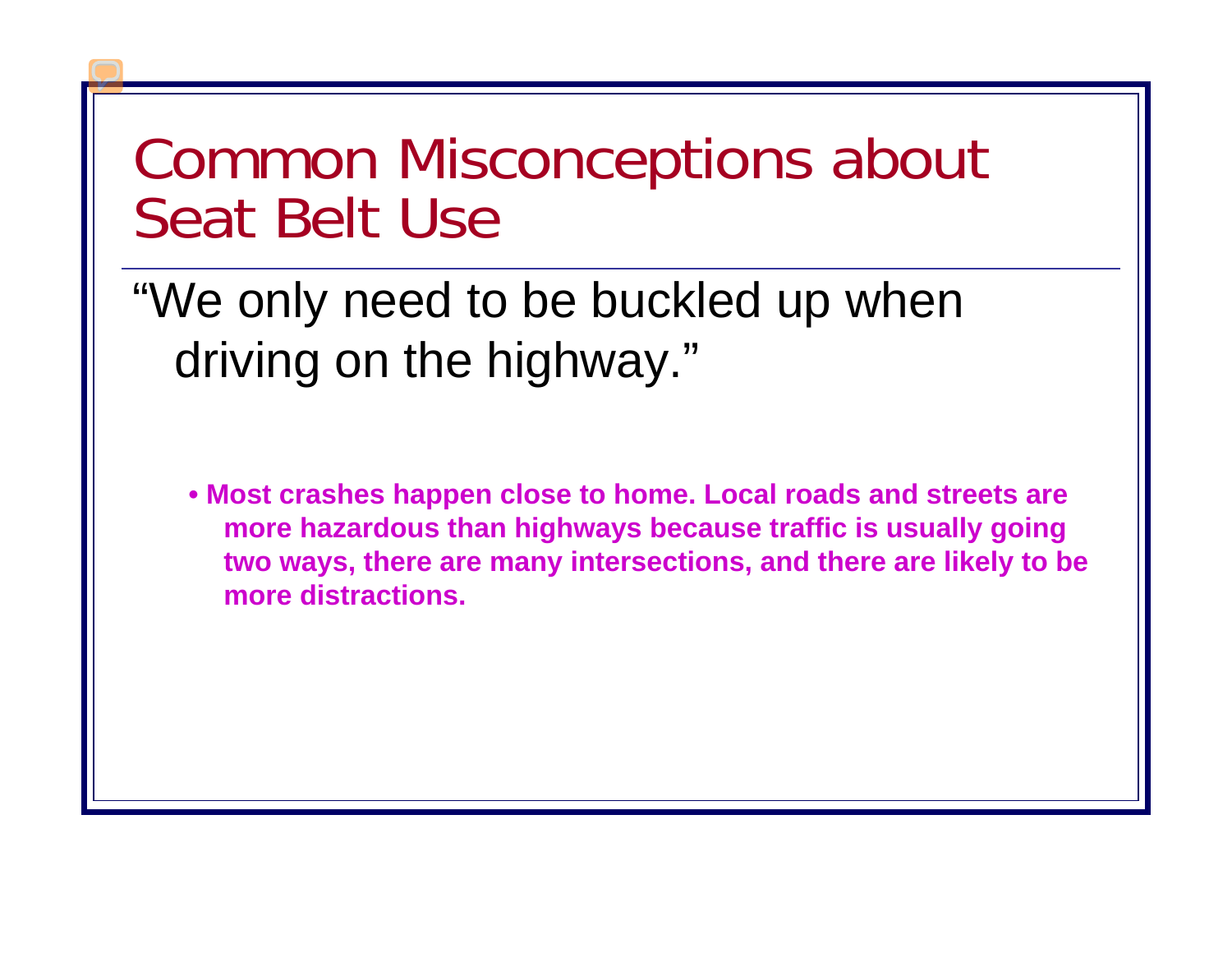## Effectiveness of Child Restraints

When used correctly:

- 71% effective in reducing infant deaths
- 54% effective in reducing toddler deaths
- 69% effective in reducing hospitalization need
- Children 37% less likely to be fatally injured riding in the rear seat

*Source: Traffic Safety Facts: 2006 Data: NHTSA National Center for Statistics and Analysis*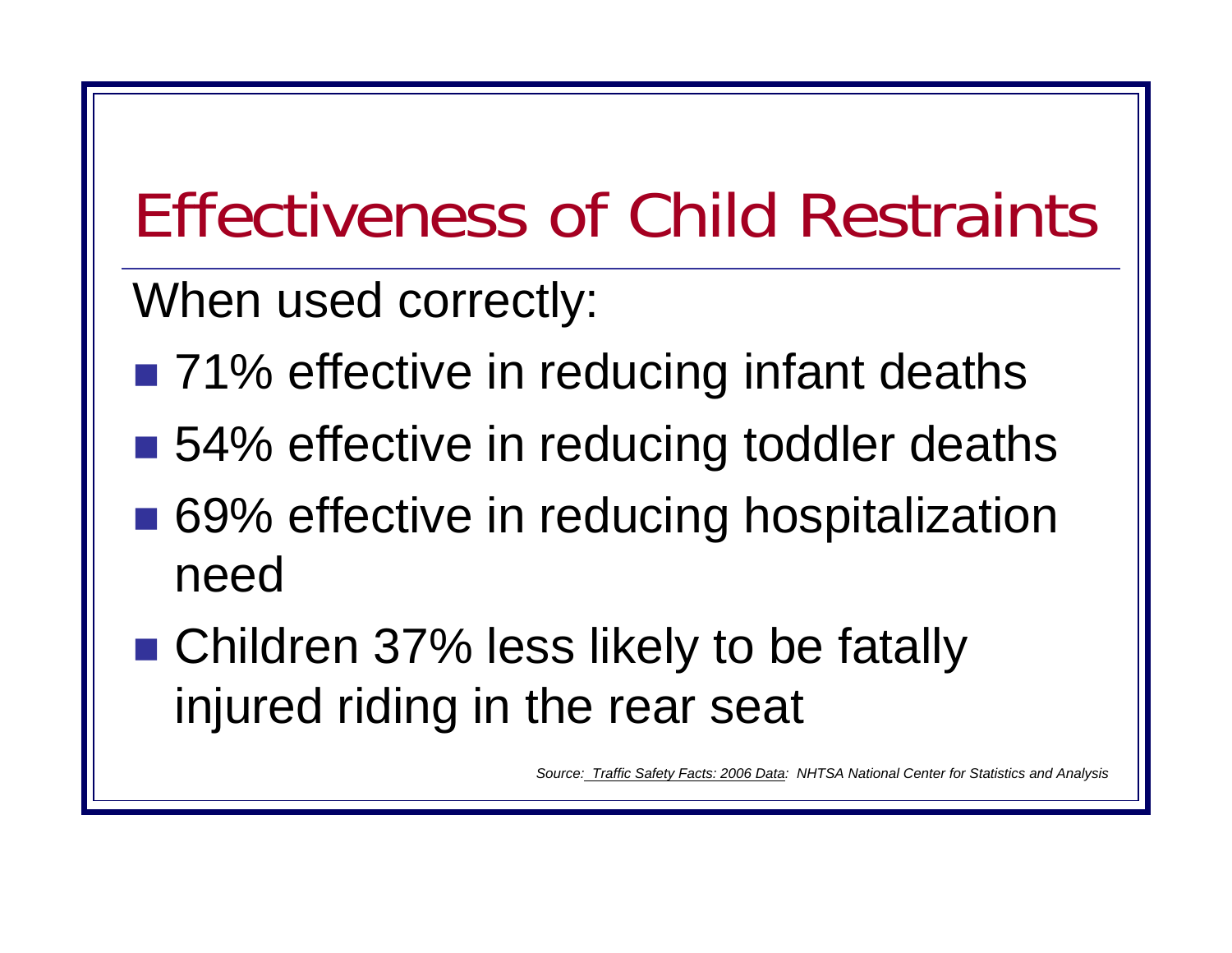

they can use the adult seat belt in the back seat, if it fits properly (lap belt lays across the upper thighs and the shoulder belt fits across the chest).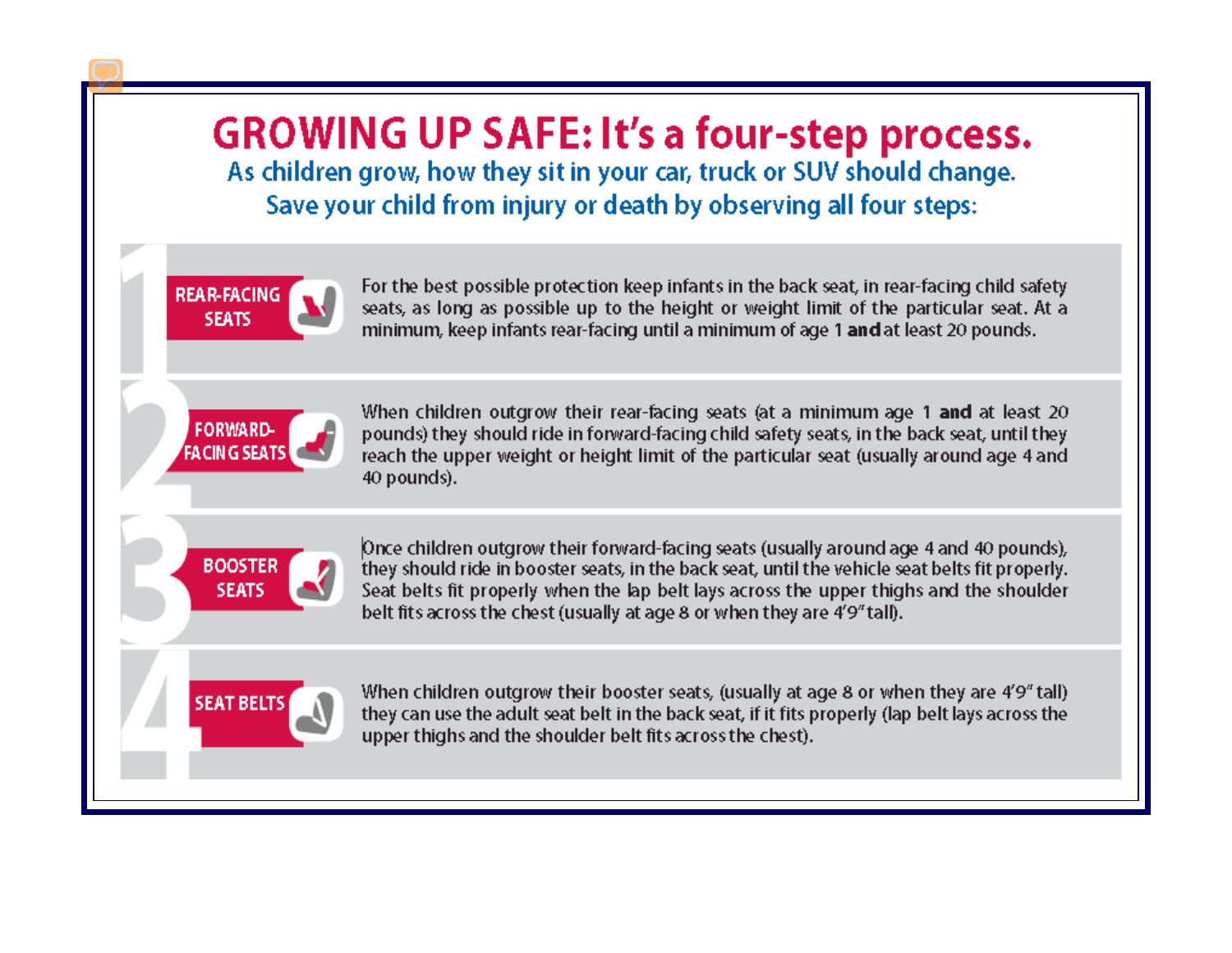#### **Examples of Child Restraint Systems**



Rear facing convertible seat: installed with child



Forward facing convertible seat: installed with child (LATCH)



Backless booster seat: belt positioning strap with child



High back booster seat with child



Correct restraint: 11-year-old



Vest type restraint: installed with child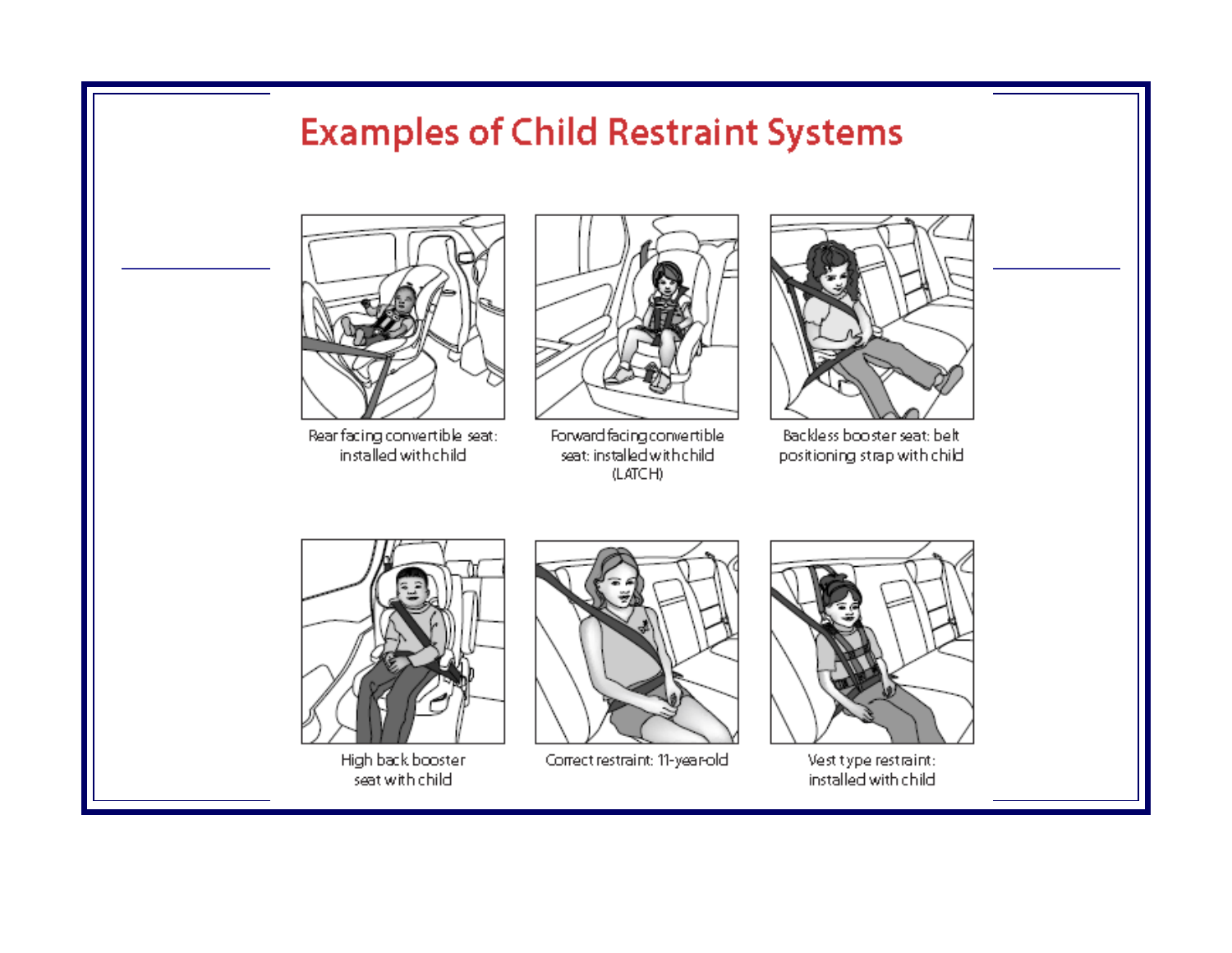### What is the Best Child Safety Seat?

- One that fits your child choose a seat that best fits your child's weight, height and physical tolerances.
- One that fits your vehicle make sure you can get a proper installation of the seat in your vehicle(s).
- One that is convenient to use if it is not easy to use, parents may skip steps – and this puts your child's safety at risk.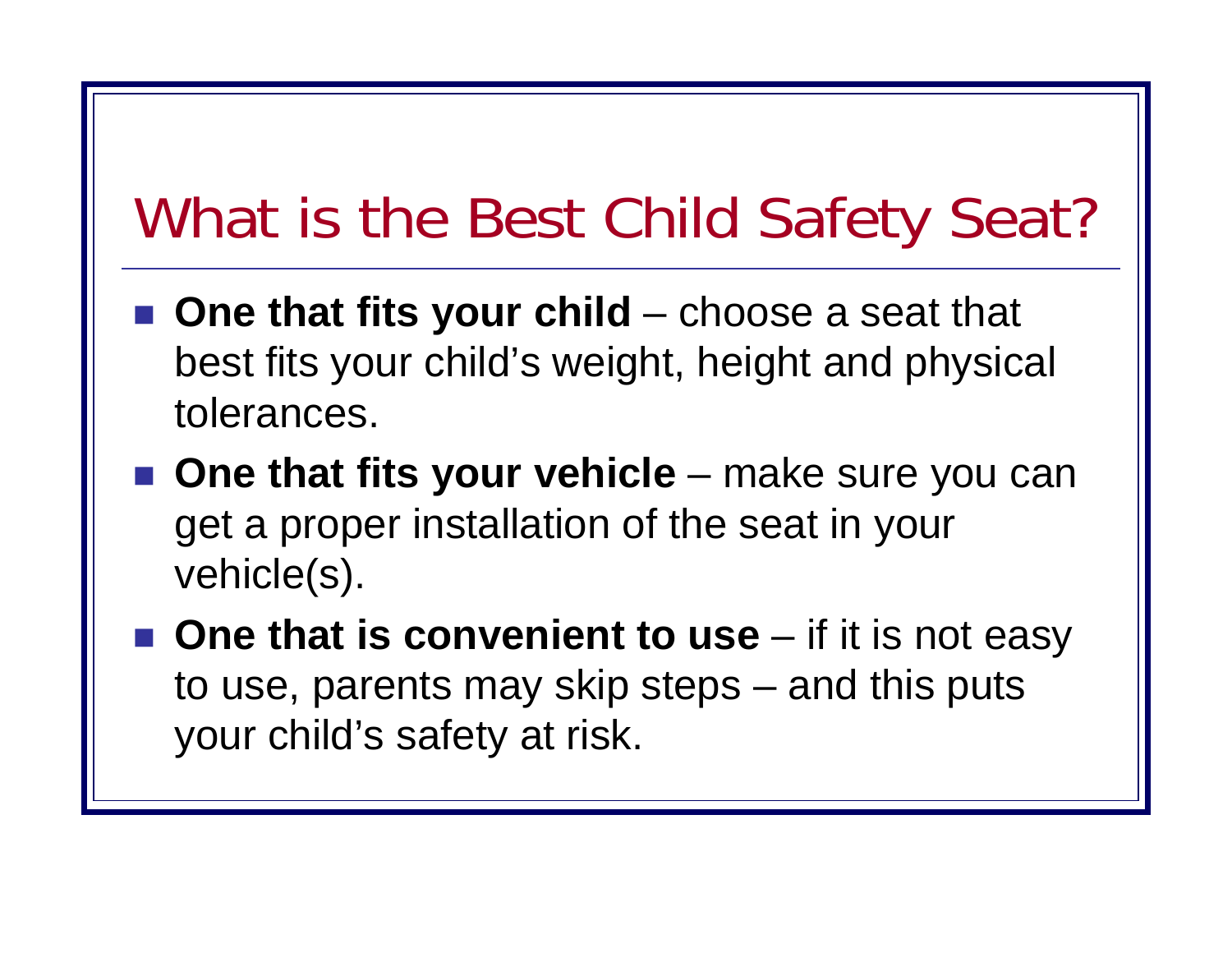### What about "used" car seats?

- **Free of recalls?**
- Do you know the complete history?
- **Does it meet Federal** safety standards?
- $\blacksquare$  Is the manufacturer still in business?
- $\blacksquare$  Is it free from cracks, loose rivets, etc?
- **If Is it less than 6 years** old?
- **Are all the parts present** & do they work?
- Do you have the manual?
- Has it been altered?
- $\blacksquare$  Has it been in a crash?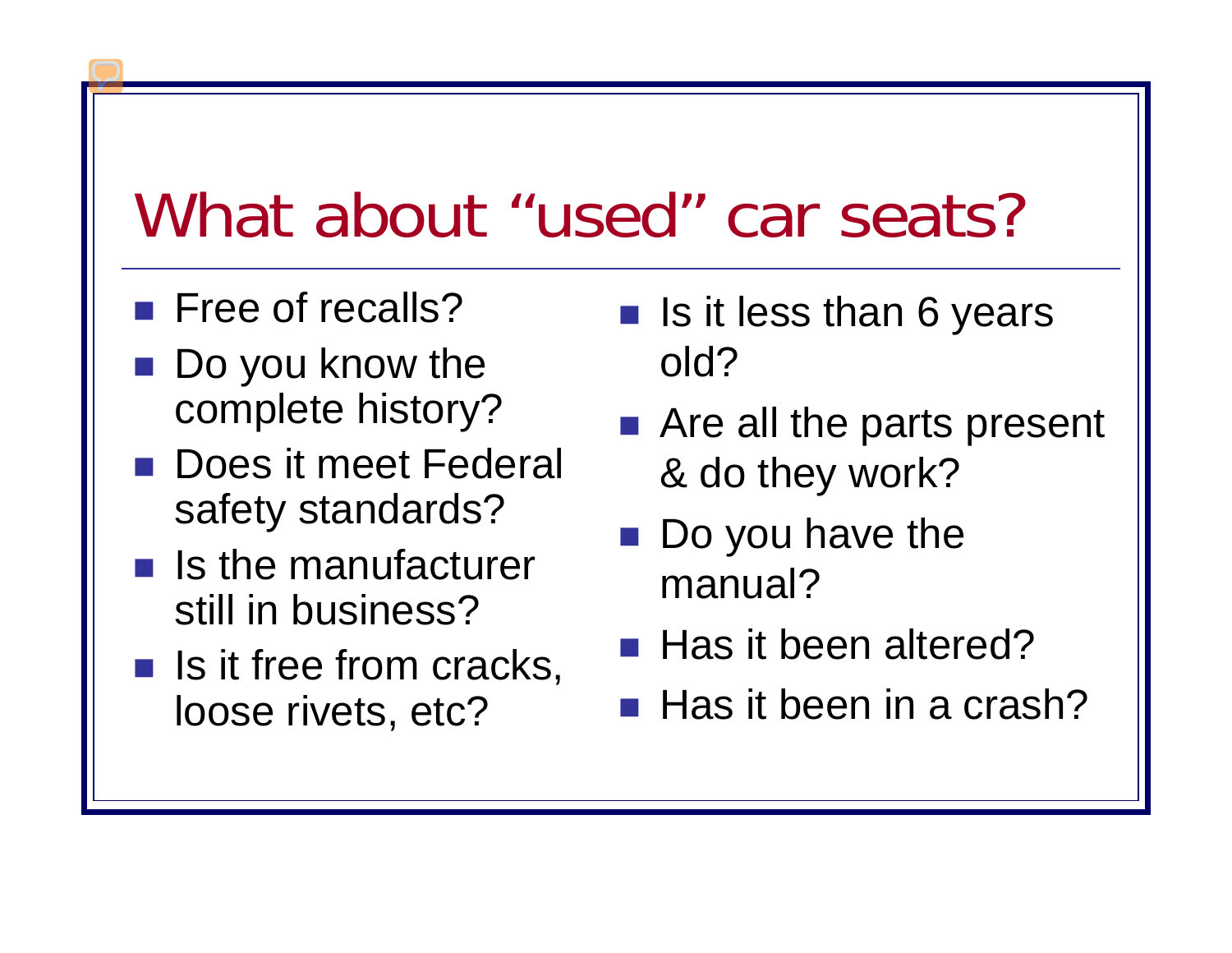#### Helping Children Become Lifelong Seat Belt Users

#### **SAFETY**

- $\blacksquare$  "It's my job to keep you safe."
- "Wearing my seat belt keeps me safe."
- $\mathcal{L}_{\mathcal{A}}$ "I may be a good driver, but there are plenty of people who are not."

#### **IT'S THE LAW**

- "It's the law in our State that everyone must wear a seat belt or be in a safety seat."
- "I am responsible for the people in my car. I do not want to get a ticket because someone is not obeying the law."

#### **FAMILY RULES**

- $\mathcal{L}_{\mathcal{A}}$ "It's a family rule. I will not discuss it."
- "I will not start the car until everyone is wearing a seat belt or is in their safety seat."
- "If you take your belt off or get out of your seat, I will stop the car."

**KEEP IN MIND…** Children's use of seat belts drops by 36 percentage points when adults don't wear seat belts.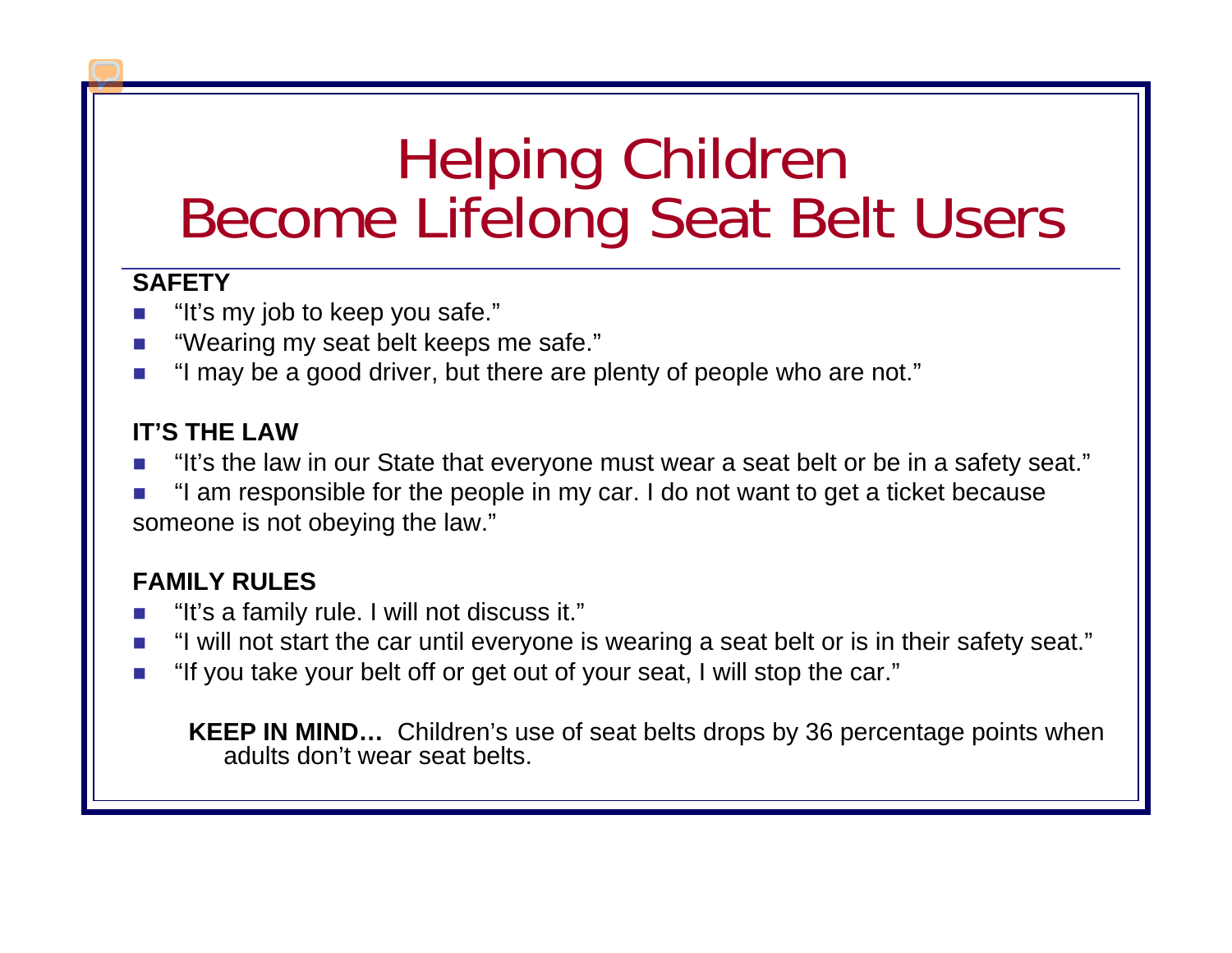### Keeping Kids Safe – Inside and Out

■Backovers ■Hyperthermia  $\blacksquare$ **Injuries from power windows**  Vehicle rollaways ■Trunk entrapment ■Seat belt entanglement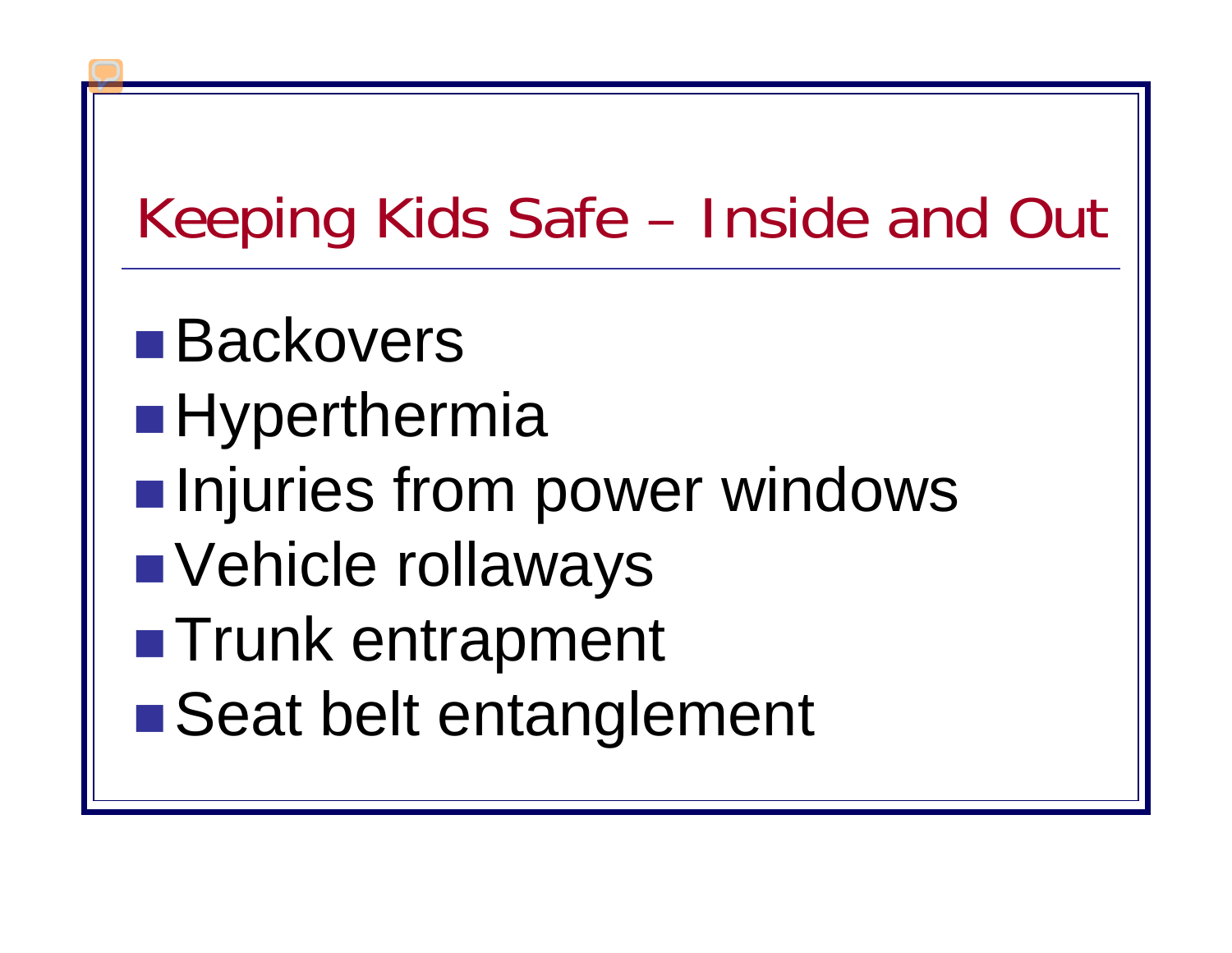#### Resources

#### Child Restraint Recall List http://www.nhtsa.dot.gov

Locate a technician

http://www.safekids.org http://buckleup.tamu.edu Car Seats for low income families

Safe Riders(800) 252-8255

Texas Department of <u>Transportation –</u>

Traffic Safety Specialists

Lubbock area – Karen Peoples

Amarillo area – Tracy Tellman